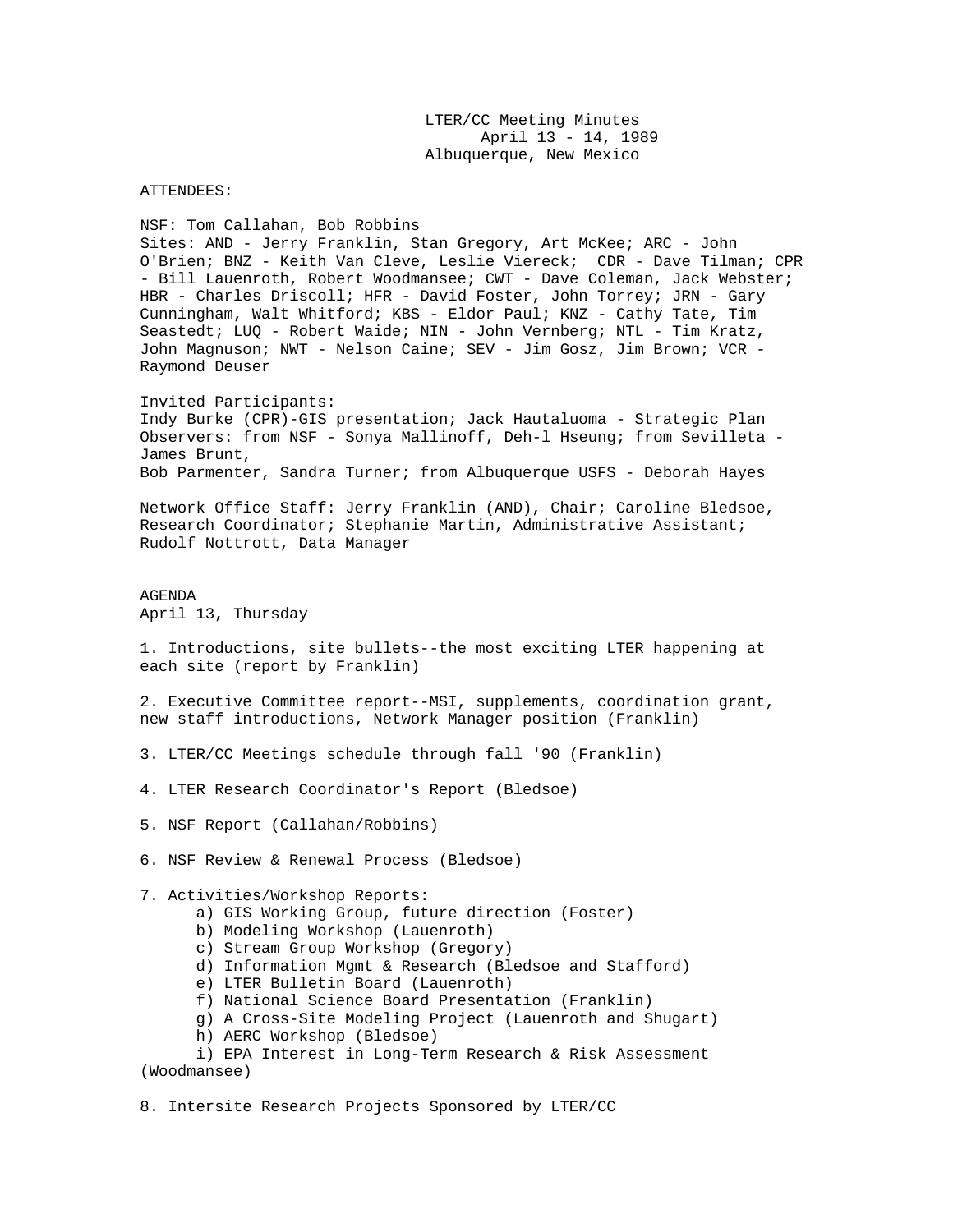a) Predicting Influence of Global Change-Woodmansee (Lauenroth)

- b) Productivity Along Lifeform Gradients (Tilman)
- c) Stable Isotope Initiative-Hobbie and Fry (O'Brien)
- d) Regional Ecological Response to Climate-Kittei (Lauenroth)
- e) Comparative Analysis, Temporal & Spatial-Magnuson (Kratz)

9. Scientific & Technical Committee Report & Discussion (Gosz)

10. Remote Imagery For All Sites (Lauenroth & others)

Adjourn at 5 p.m. for LTER Tasting at UNM.

April 14, Friday

11. GIS demonstration and technical briefing, UNM T.A.C. Center

12. LTER Strategic Plan (Magnuson/Bledsoe/Hautaluoma)

13. Upcoming LTER activities

14. Miscellaneous LTER business

15. Teleconferencing (Gosz)

Adjourn at 5 p.m.; field trips, Sevilleta & Jornada

## MINUTES

1. Introductions (FrankRn, et al.). LTER site representatives related interesting recent developments at their sites. For example, BNZ described the "heat island" effect of Fairbanks, while NWT reported a "vole population explosion."

New Network Office staff Stephanie Martin (Administrative Assistant/ Newsletter Editor) and Rudolf Nottrott (Data Manager) introduced themselves. The position description for the Network Manager will be sent out to all sites within six weeks.

2. Executive Committee Report (Franklin).

Minimum Standard Installation (MSI) Concept. NSF's Bob Robbins outlined a general Geographic Information System (GIS) for sites, as reflected in the recent supplemental requests. All supported the MSI concept, with variations (mostly ARC/INFO, some rastor-based ERDAS). The GIS working group, Nottrott and Robbins will continue to identify Network needs. Franklin will ask the GIS working group to select a liaison to contact the NSF-supported GIS center in San Diego. Over the next sixto-12 months, the GIS working group will identify other groups who use GIS.

Franklin will also ask Foster (GIS chair) and Gosz (Sci-Tech chair) for their recommendations on new GIS software and ecological applications of GIS. Many people were concerned about the costs of GIS technical staff. Robbins said that NSF recognizes the need for increased base operating budgets.

Strategic Plan. More time was created on the LTER/CC agenda to clarify Network research and organizational goals in preparation for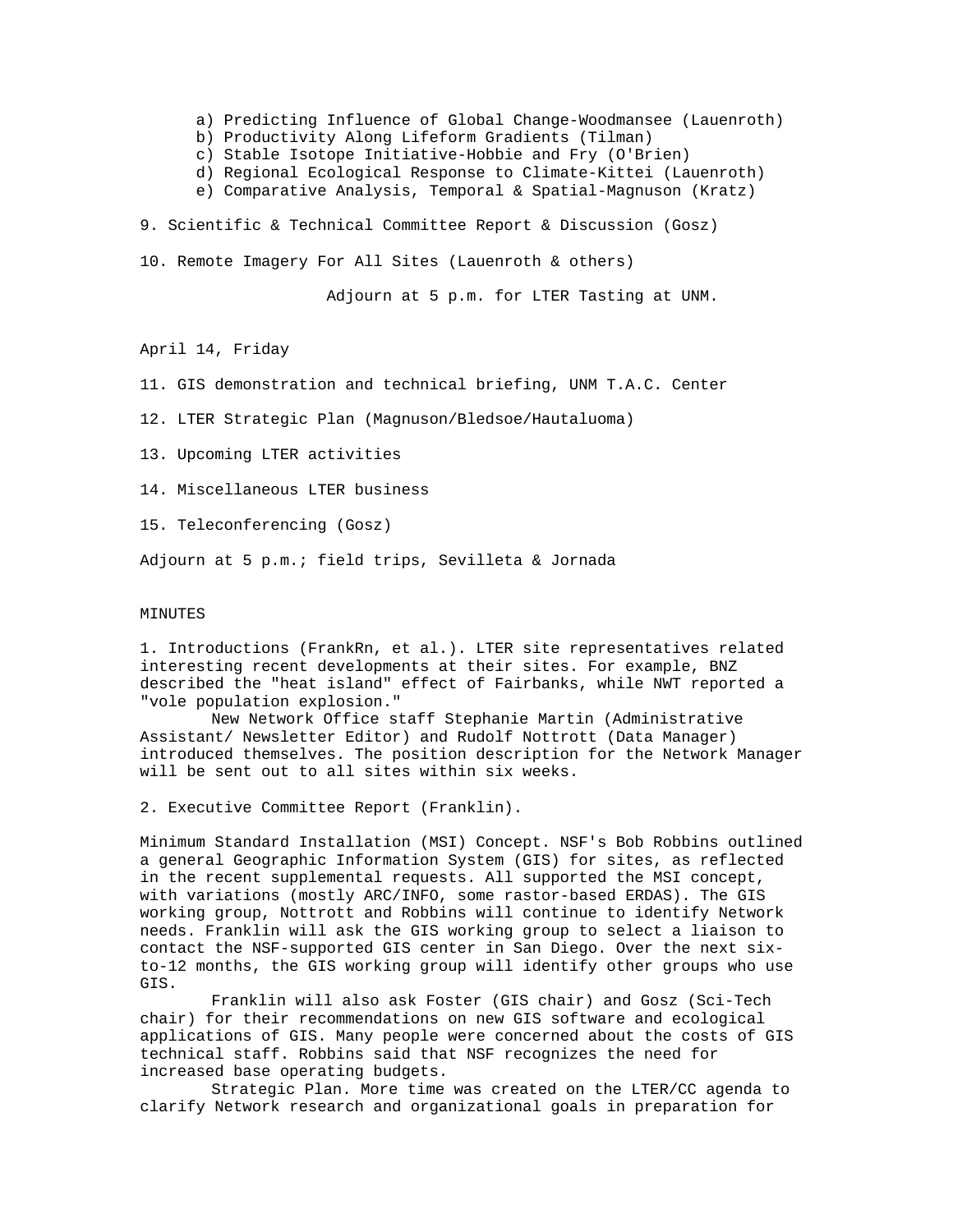the fall 1989 meeting at HFR, which will focus on the strategic plan. Various site and Network documents that will set future direction are alreadv beina written.

In order to advance the planning process, Jack Hautaluoma, former NSF program director and currently an organizational psychologist with Colorado State University, was asked to conduct a preliminary "visioning" session followed by a pragmatic session during the expanded strategic planning segment. If the larger group endorses the need for a plan, Hautaluoma may be asked to continue working with the LTER/CC.

Request for an Information Resource Development Committee. In response to a request from Susan Stafford to create a standing committee, Franklin asked Stafford to assemble a small working group. This working group, composed of Pls as well as data managers, should consider data management policy issues such as data ownership/ access/oversight, generic/standardized software, and data preservation/ custodianship, in the context of the strategic plan. It was also suggested that Pls consider bringing their data managers to

LTER/CC meetings as the second site representative to emphasize the importance of their role and to involve them more directly in Network affairs.

3. Fall '89, Spring '90 & Fall '90 LTER/CC Meetings.

Fall  $LTER/EXEC, Tuesday$  October 10, Harvard Forest, Petersham, Mass

LTER/CC, Wed-Fri, Oct 11-13, Harvard Forest

Field trips, Fri-Sat, Oct 13-14, Harvard Forest, Hubbard

Brook

Departure, Sun October 15

In addition to establishing the content and direction of the LTER Strategic Plan, the fall LTER/CC agenda will address some controversial Network issues, including: 1) standardization/ multiple standards; 2) technical developments; 3) Network size and scope.

Site representatives who will attend the fall LTER/EXEC & LTER/CC meetings were urged to schedule flights early, since mid-October is the height of the leaf season in New England. A combination of on-site and commercial accomodations will be provided by HFR. Attendees should plan to arrive in Boston Tuesday, October 10, between 1:00 and 5:00 p.m. Transportation will be provided to and from Petersham. To keep fares down and to manage the full-day field trip to Hubbard Brook, they should plan to depart Boston on Sunday, October 15. Site representatives must notify Stephanie at the Network Office-- SMARTIN @UWACDC or 206-543-4853--that they plan to attend, as well as their arrival/departure times.

3. Upcoming Meetings, continued

Spg '90 Sites under consideration: Luquillo (Puerto Rico) & North Inlet (SC)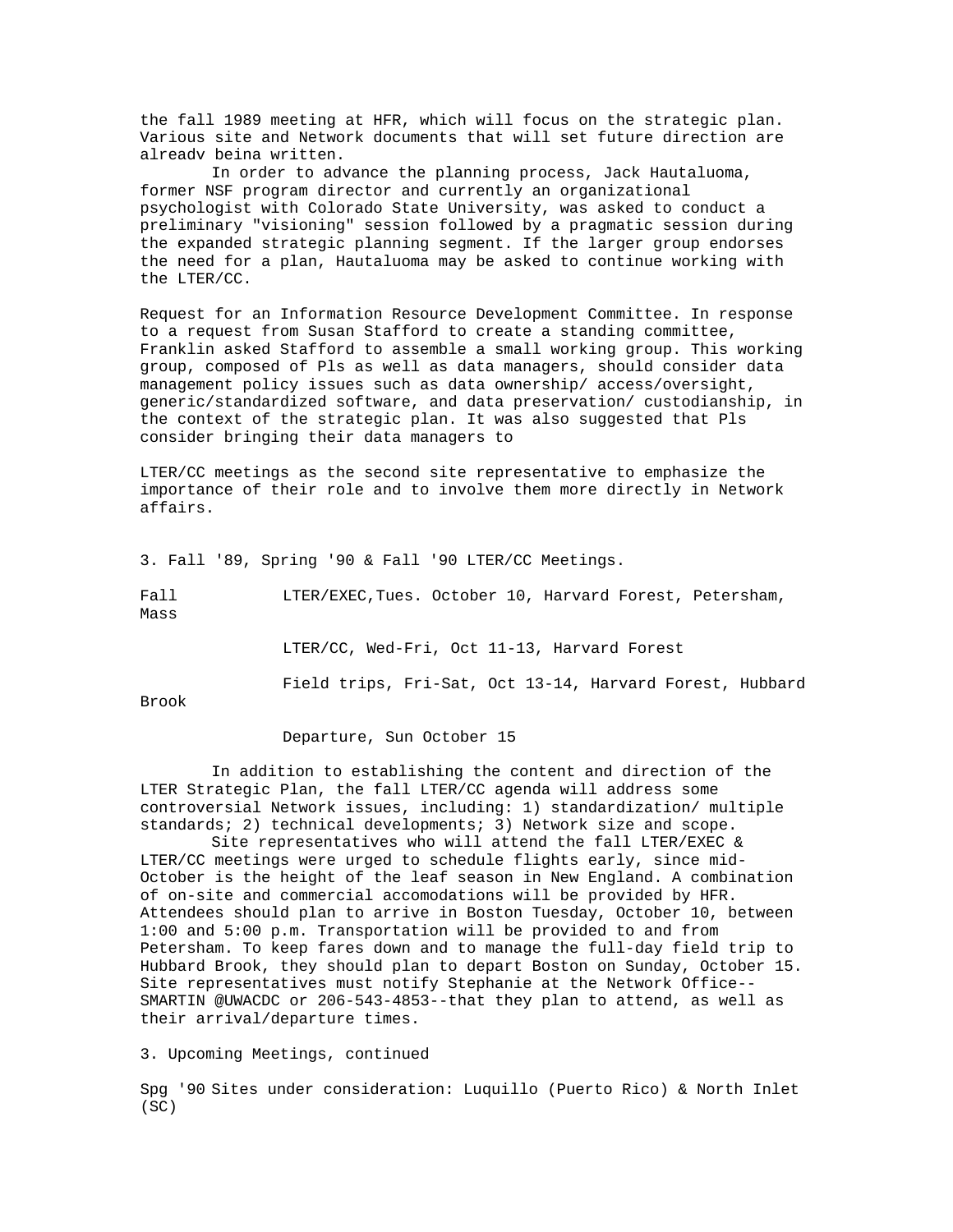Fall '90 Sites under consideration: Virginia Coast & Bonanza Creek (Alaska)

4. LTER Research Coordinator's Report. Caroline Bledsoe reported that she spends about two weeks a month in Washington, D.C. at NSF, two weeks a month in the LTER Network Office in Seattle, and one week traveling. She helps with planning and coordination at NSF and in the Network, as well as promoting intersite research. She dubbed 1989 "The Year of Workshops," with six scheduled before December 1989.

Communication in the Network via electronic mail has increased dramatically from 198 to 1989--from about 90 persons with addreses to more than 150!

5. National Science Foundation Report (Callahan/Robbins). LTER Program Officer Tom Callahan noted that four sites are slated for July reviews: Andrews, Central Plains, Niwot RWge and Northern Lakes. The current review team is not yet fully assembled (four plus Callahan). Reviews will emphasize the necessity for interproject communication, and will provide immediate verbal feedback.

The deadline for the next round of renewal proposals is February 1, 1990. The recent competition for supplements to existing BSR grants was very successful. Thirty-one requests were received and 12 awarded.

Other NSF funding opportunities:

mid-career fellowships/10 years past doctoral (LTER scientists not well-represented); \$3.5 million in FY '90 competition; to be announced in May '89, proposal deadline is September 29, '89

- \* undergrad research awards
- grants for women, minorities, handicapped
- \* research planning grants<br>\* facilities development 5
- facilities development 50/50 match
- science & techndogy centers

There are currently no plans for another open competition for new LTER projects. However, next year's Network core budgets may see an increase (up to 10%) as they come up for evaluation and renewal.

6. NSF Review & Renewal Process (Bledsoe). At the fall 1988 LTER/CC meeting at Kellogg Biological Station, Tom Callahan requested 1) suggested guidelines for the preparation of renewal proposals and 2) criteria for their review by a panel. The LTER Executive Committee prepared a report which was discussed and revised by the entire LTER/CC. The final report will be forwarded to NSF by mid-June 1989. (Copies available from the Network Office.)

## 7. Actiivities/Workshop Reports.

a) GIS Working Group -David Foster (HFR): The GIS working group, which consists of GIS "experts" from several LTER sites, met in December 1988 at HFR. (See January '89 report sent to all sites. Copies also available from the Network Office.)

b) Modeling Workshop - Bill Lauenroth (CPER): Thirteen sites were represented, and information on site modeling activity was shared in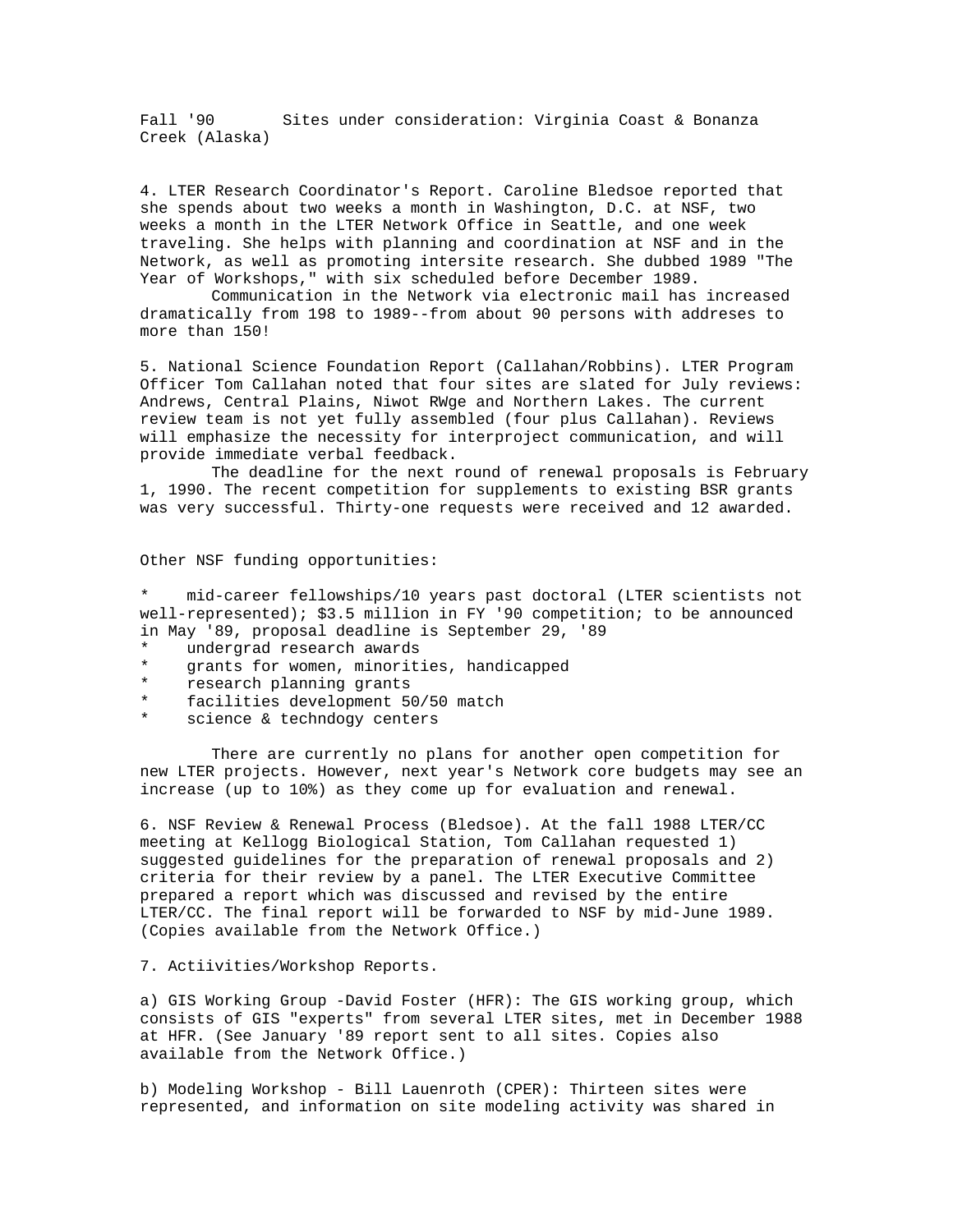poster format. Very few LTER sites, it turns out, have active modeling projects, and these are individual, not comprehensive models. This observation led to a semantical discussion of what qualifies as modeling and a debate over whether or not modeling is or should be promoted at the site level. (Report available from the Network Office or Lauenroth.)

c) Stream Group Workshop - Stan Gregory (AND): Six LTER representatives attended a workshop on solute dynamics and streams. A manuscript on intersite comparison will be published.

d) Information Resource Development: An ad-hoc committee (Stafford, Bledsoe, Callahan and Robbins) discussed the need for more emphasis on how to effectively use information in comparative research. Franklin and the LTER/EXEC recommended further discussion by a small group (see the Executive Committee reDort above).

e) LTER Bulletin Board - Bill Lauenroth: The current Network News has an article on how to access the Bulletin Board, which is currently running on a Sun computer at Colorado State University. It was agreed that Rudolf Nottrott and the Network Office should take over this responsibility in order to help centralize communications for the Network. Nottrott is already investigating development of centralized e-mail distribution for the Network.

f) Nat'l Science Board Presentation - Jerry Franklin: In his recent presentation to NSB Franklin emphasized that the LTER Network was accomplishing good science. He stressed the Network potential for advancing technologies and, when asked to share his vision for the effort, proposed government agency support for Network expansion.

g) A Cross-Site Modeling Project- Bill Lauenroth: Lauenroth described collaborative modeling projects not supported by LTER core budgets) which currently exist between the University of Virginia and Colorado State University. The models focus on two transects: Andrews/Coweeta/Hubbard Brook (forest); and Central PlainstNiwot Ridge (grassland).

h) AERC Workshop - Caroline Bledsoe: In an Asociation of Ecosystem Research Centers (AERC)-sponsored workshop in Florida in March 1989, about 35 ecologists discussed ways to enhance synthesis and comparative research in ecology. They also discussed the possible establishment of a national center which would have support staff and short-term, rotating scientists. Support for basic BSR research and for the center would probably be sought from NSF.

i) EPA's Interest in Long-Term Research: There was a discussion on the political role of LTER in addressing global environmentai concerns and its position vis-a-vis the international scientific community. Should climate change be studied on an individual site, regional or national Network scale? Climate research is already being done. Woodmansee described a model involving a minirnum of four, a maximum of six, sites participating in a collaborative study with university, industry and federal agency partners.

8. LTER/CGsponsored Intersite Research Projects.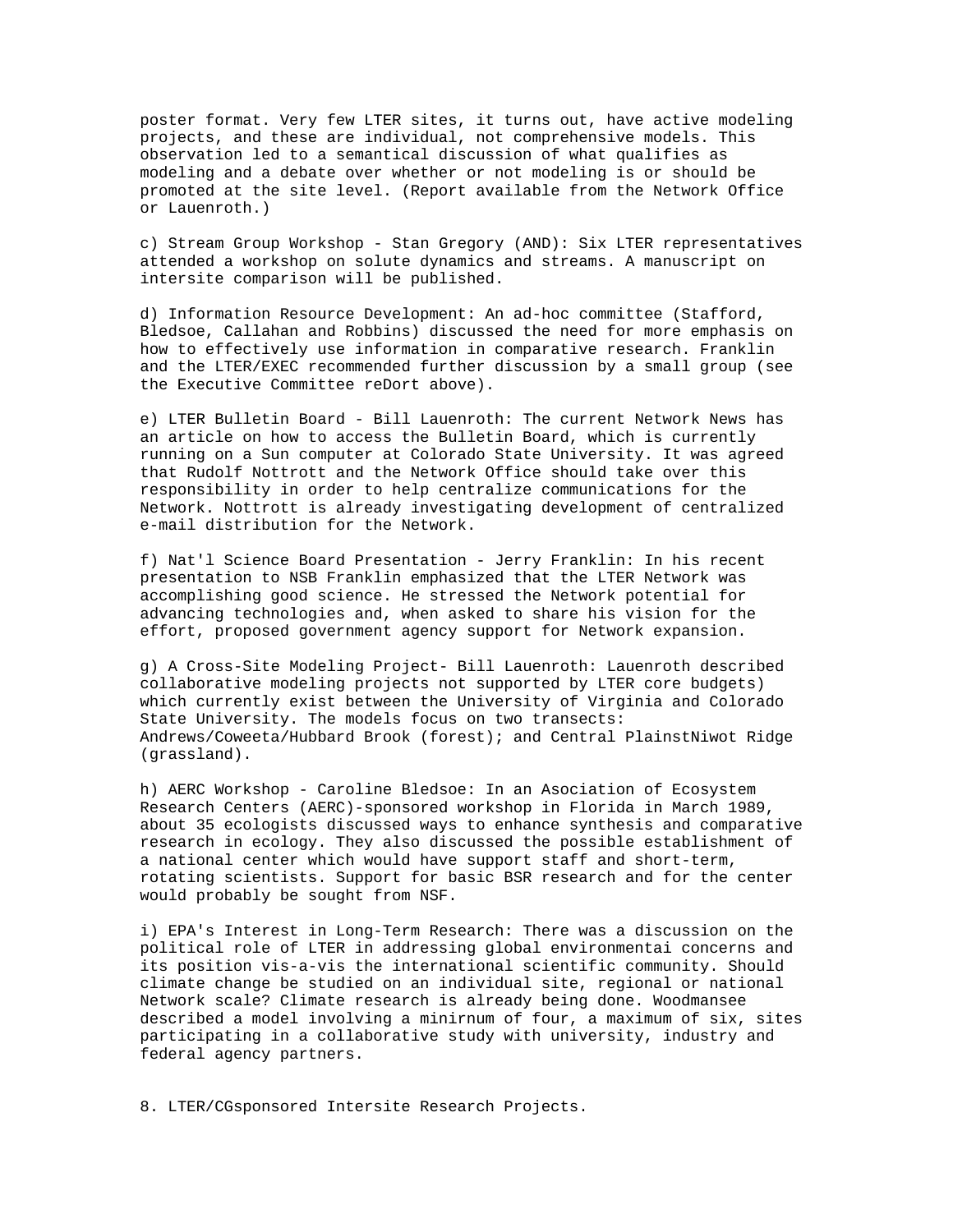a) Predicting Influence of Global Chanqe: Woodmansee (CPR) outlined the current status of national and international IGBP activities, and suggested possible LTER connections.

b) Productivity Along Lifeform Gradients: Tilman (CDR) has requested information on productivity from all sites. About a third have responded; Tilman encouraged others to complete his questionnaire so he can begin his analyses.

c) Stable Isotope Initiative: John O'Brian (ARC) outlined Hobbie and Fry's plans to compare stable isotope ratios (N and C) from soils, vegetation and animals at LTER sites. Fry will request that each site identify its representative, who will work with Fry on sample collection and attend an April 1990 workshop at Woods Hole.

d) Regional Ecological Response to Climate: Lauenroth presented the results of Kittel's research. For details, contact Kittel at CPR.

e) Comparative Analysis. Temporal & Spatial: Kratz (NTL) presented some results from the variability workshop organized by John Magnuson (NTL) in the spring of 1988. Particularly interesting was the ranking of all 12 participating LTER sites along a gradient of increasing relative variance for combined data from each site. This rankina anDeared to correlate with site productivity. Manuscripts are in preparation.

9. Scientific-Technological Report. The Sci-Tech Committee (Gosz, chair) met in January 1989; their report is available from the Network Office. The committee identified four critical research endeavors, ranked in order of importance: (1 ) acquisition of satellite imagery for all sites; (2) trace gas measurements across all sites; (3) process modeling and spatial analyses using GIS; (4) whole ecosystem manipulations.

10. Remote Irnagery for All Sites. The choice of data sets and the costs of purchase of remote imagery for all sites were discussed. Jim Gosz recommended that two regional centers be developed. John Magnuson provided cost estimates prepared by Mark Mackenzie for (a) annual GIS software, ARC/INFO and ERDAS; (b) hardware (e.g. SUN 386i) maintenance contracts; (c) purchase of remote imagery for all sites (both LANDSAT and SPOT); and (d) salary for one full-time Ph.D.-level GIS staff person. The total was about \$90,000 per year. This increased cost for GIS sugests that individual LTER base operating budgets should be increased from \$350,000 to \$400,000. However, some concern was expressed that this would be too much of an investment in one tool, in percent-of-budget terms. It was noted that only a few sites currently have appropriate data for GIS.

## APRIL 14, Friday

11. GIS Demonstration at UNM T.A.C. Center. This two-hour briefing provided information on GIS capabilities and applications in ecology. Indy Burke (CPR) described her work on modeling and GIS in northeast Colorado. David Foster (HFR) talked about his use of GIS in HFR to predict forest susceptibility to hurricane disturbance.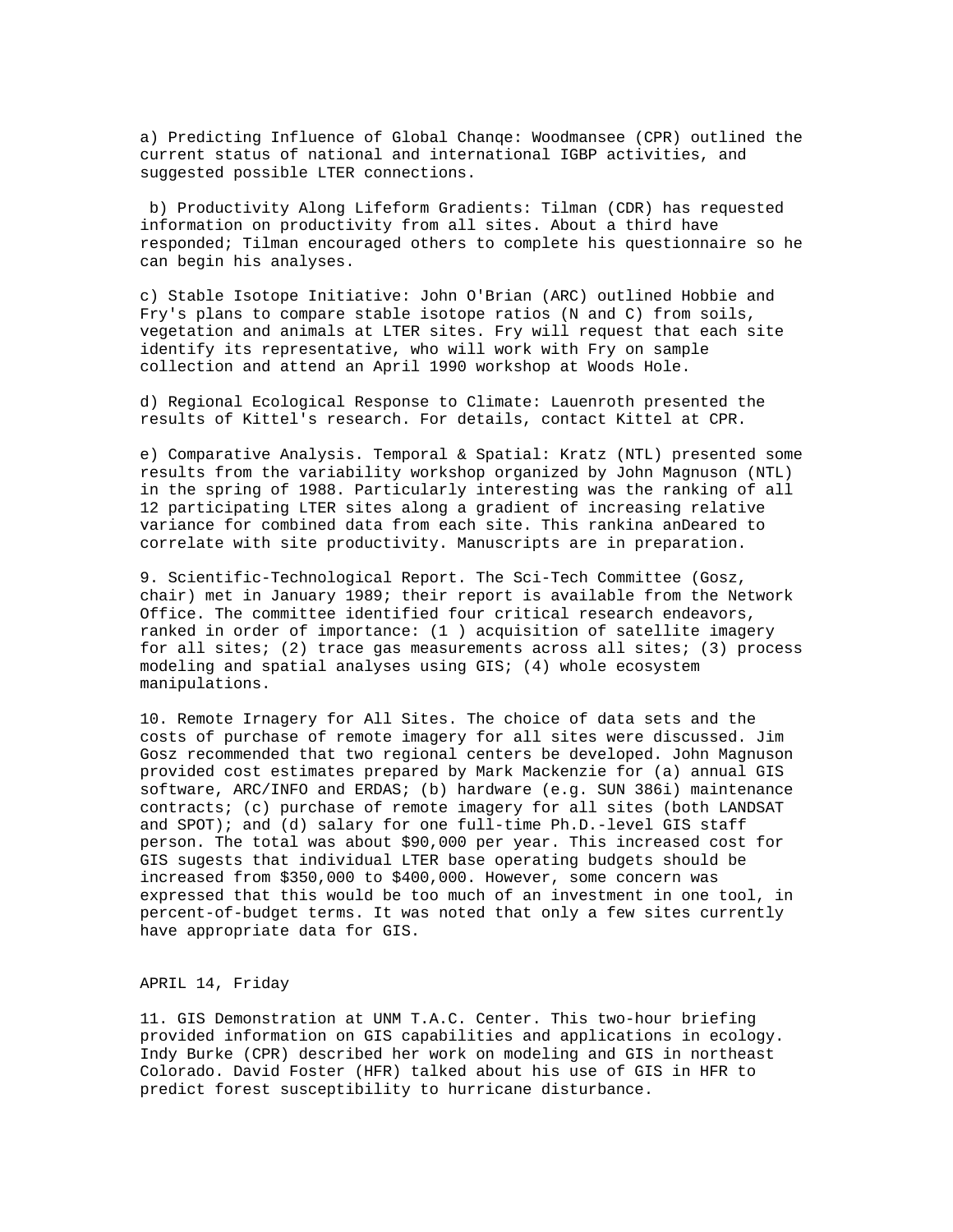12. Strategic Plan. Notes from the planning session conducted by Jack Hautaluoma, plus his materials transcribed, are attached as a separate document.

13. Upcoming Activities:

4/26 28 Wide-Area Networking Workshop (WAN) 5/15-17 Decomposition Workshop Fall 89 Root Techniques Workshop Sept 89 Trace Gas Workshop 9/1S29 Remote Sensing Workshop

14. Miscellaneous LTER Business. a) An LTER/EXEC election was held to replace John Vernberg, whose term is over. Keith Van Cleve (BNZ) was chosen; the alternate is Jim Gosz (SEV).

b) Planning continues for an LTER all-scientists meeting in the fall or winter of 1990-1991.

c) An exchange of Chinese and U.S. scientists is planned. In the summer of 1989, about 10 Chinese scientists will visit several LTER sites, touring by car. In the fall of 1990, several LTER scientists will visit potential Chinese LTER-like sites. Jerry Franklin invited short proposals from Pls who would like to participate.

d) The LTER poster display prepared by the Sevilleta group is available for short-term loan. (Contact Stephanie Martin in the Network Office.)

15. Teleconferencing. Jim Gosz (SEV) emphasized the potential of teleconferencing for enhancement of communication and collaborative research in the LTER network. - - - - - - - - - - - - - - - - - - - - - - - - - - - - - - - - - - - - - - - - - - - - - - - - - - - - - - - - - - -

Meeting Handouts available from the Network Office: NSF U.S.-Eastern Europe Cooperative Science Programs Program Announcement Guidelines for LTER Renewal Proposals & Panel Review LTER GIS Working Group Report, January 1989; also available from Foster HFR Sci-Tech Committee Report, revised April 1989; also available from Gosz SEV T.A.C. Remote Sensing Service Center Proposal, April 1989 Pre-Proposal: "Defining the Value and Potential Use of Remote Sensor Satellite Data on LTER Sites in the U.S."; Roger M. Hoffer, Colorado State University LTER Cross-Site Stable Isotopes Initiative, ARC, April 1989 Software & Hardware Maintenance, Data Acquisition, and Personnel Costs for Operating the MSI, Root Workshop announcement (date to be announced) USGS Desert Winds Project Report (Jornada field trip) LTER Ecological Research Goals Modelers Workshop Report; also available from Lauenroth CPR